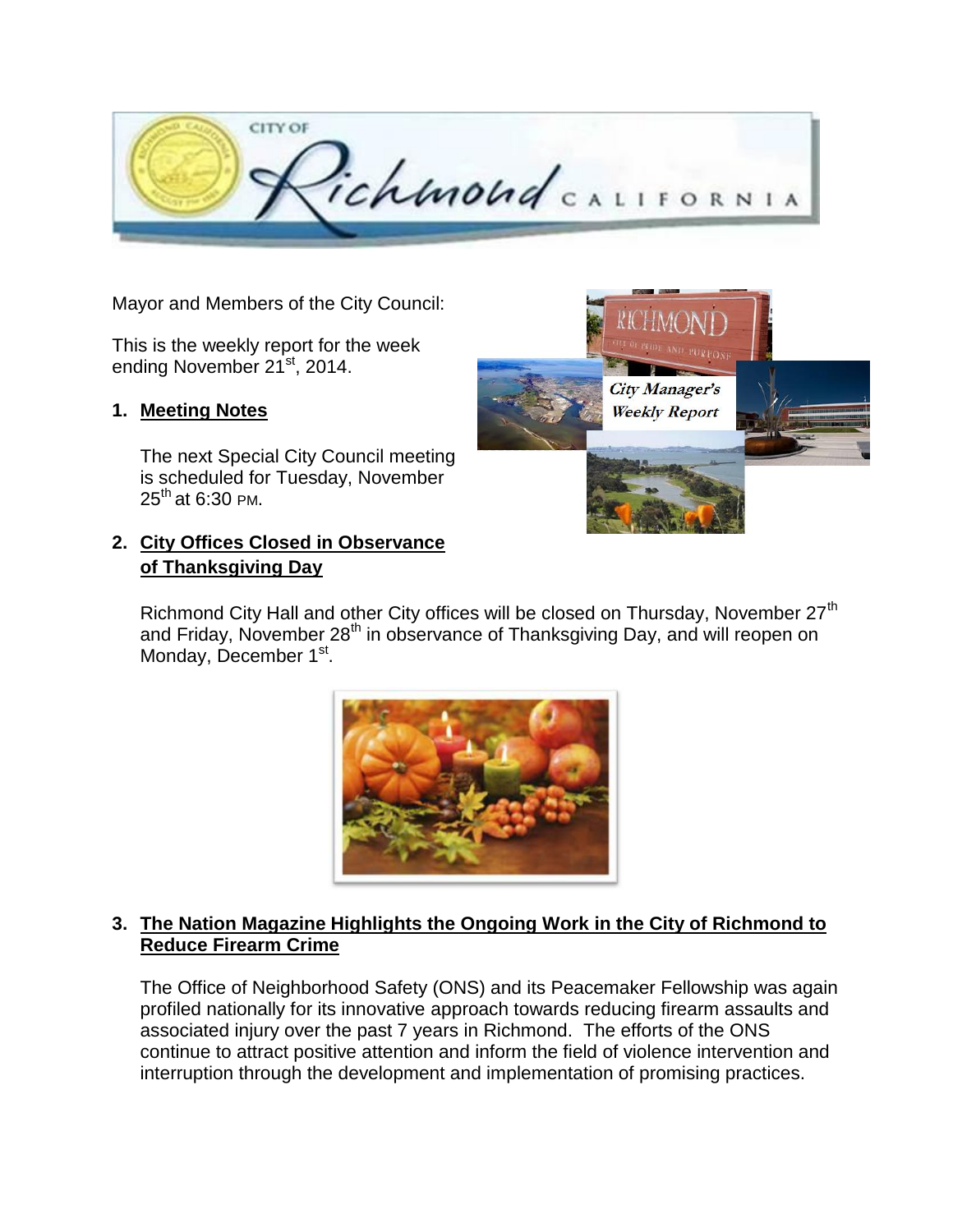To view the profile, click on link below:

[http://www.thenation.com/article/190225/how-one-california-city-began-bringing-its](http://www.thenation.com/article/190225/how-one-california-city-began-bringing-its-murder-rate-down-without-cops)[murder-rate-down-without-cops](http://www.thenation.com/article/190225/how-one-california-city-began-bringing-its-murder-rate-down-without-cops)

### **4. City of Richmond Blood Drive**

The American Red Cross is sponsoring a City of Richmond Blood Drive on Monday, November  $24^{th}$ , from 9:30 AM – 3:00 PM at the Richmond Memorial Auditorium/Bermuda Room, 403 Civic Center Plaza (Nevin Avenue).

To schedule your appointment or for more information visit [redcrossblood.org](file:///C:/Users/kadlecs/AppData/Local/Microsoft/Windows/Temporary%20Internet%20Files/Content.Outlook/EITI391U/redcrossblood.org) and enter sponsor code: RICHMOND or call 1-800-RED CROSS (1-800-733-2767).

If you have questions regarding your eligibility to donate blood, please call 1-866- 236-3276.

We are looking forward to a successful drive on November  $24<sup>th</sup>$ , and would like to schedule such an event every two or three months to create a routine and consistent site for the Richmond community and employees.



## **5. Terminal One Project EIR Scoping**

The Notice of Preparation (NOP) for the Environmental Impact Report (EIR) for the Terminal One Project, proposed at 1500 Dornan Drive, was issued on November 21, 2014. A meeting on the scope of the EIR will be held on December 15, 2014 at 6:00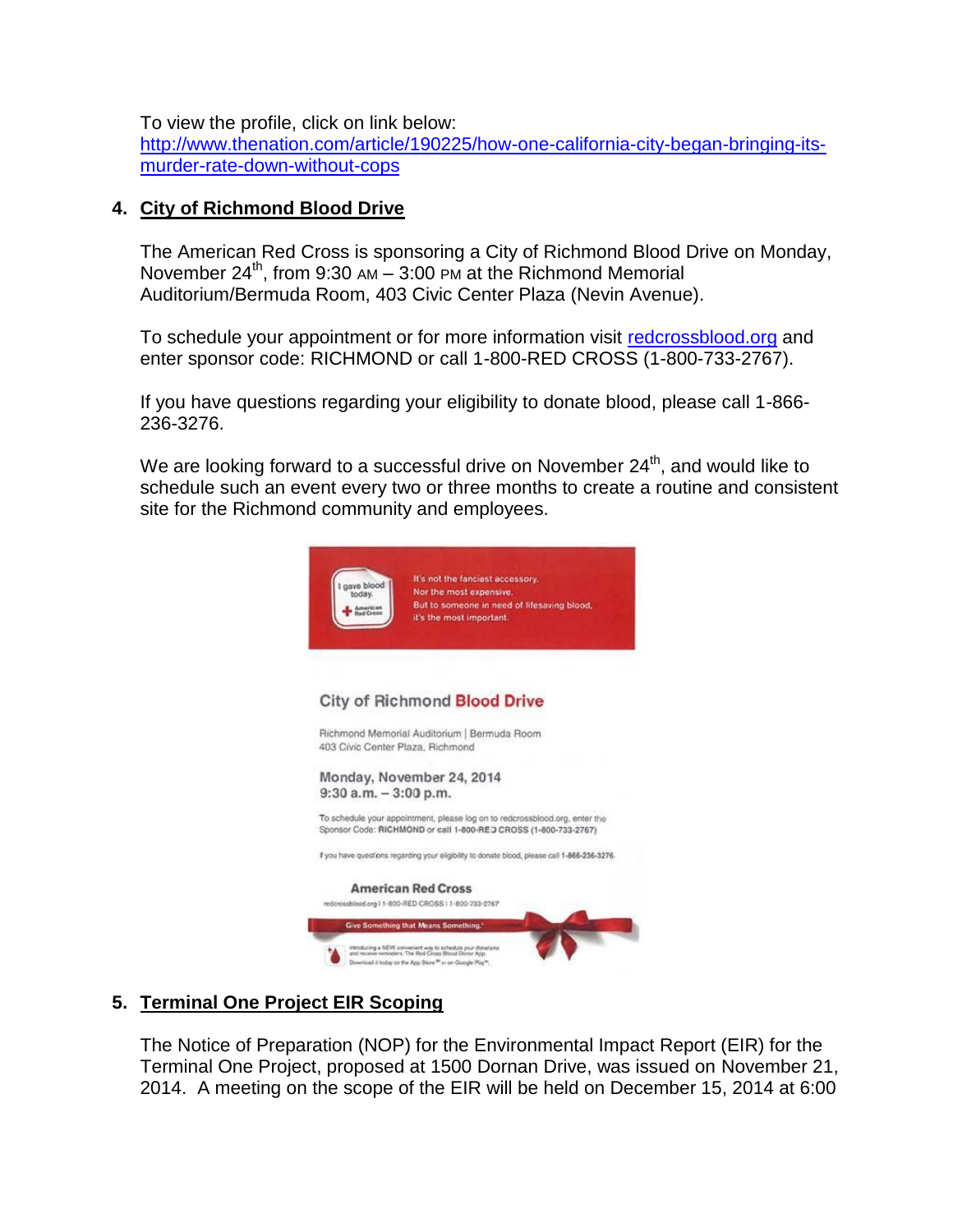PM in the Council Chambers at 440 Civic Center Plaza, Richmond, 94804. The NOP is available on the project webpage at

[www.ci.richmond.ca.us/terminalone.](http://www.ci.richmond.ca.us/terminalone) Comments on the scope and content of the EIR shall be provided at the earliest possible date, but no later than December 22, 2014. Comments shall be in writing and sent to Lina Velasco, Planning & Building Services Department, 450 Civic Center Plaza, Richmond, CA 94804 or via email at [Lina\\_Velasco@ci.richmond.ca.us.](mailto:Lina_Velasco@ci.richmond.ca.us)

## **6. 142nd Annual American Public Health Association (APHA) Meeting**

The City of Richmond was selected by APHA to present work related to the development of Richmond's Health in All Policies (HiAP) Strategy and Ordinance. On Tuesday, November 18<sup>th</sup>, City staff presented a poster titled "Engaging Communities in the Development of a Health in All Policies Strategy in Richmond, CA," this poster session was created in partnership with UC Berkeley Professor Jason Corburn and Morgan Westfall from Community Clinic Consortium in Richmond. City staff also presented as a local municipality, HiAP best practices on a panel alongside the State of California HiAP Task Force titled "Health in All Policies: Institutionalizing Intersectoral Work into Public Health."

The APHA Annual meeting convenes over 12,000 public health professionals. The APHA Annual Meetings goal is to "strengthen the profession of public health, share the latest research and information, promote best practices and advocate for public health issues and policies grounded in research." The 2015 APHA Annual Meeting focus and title will be "Health in All Policies." For more information on the City of Richmond Health Initiatives please go to [www.richmondhealth.org.](http://www.richmondhealth.org/)

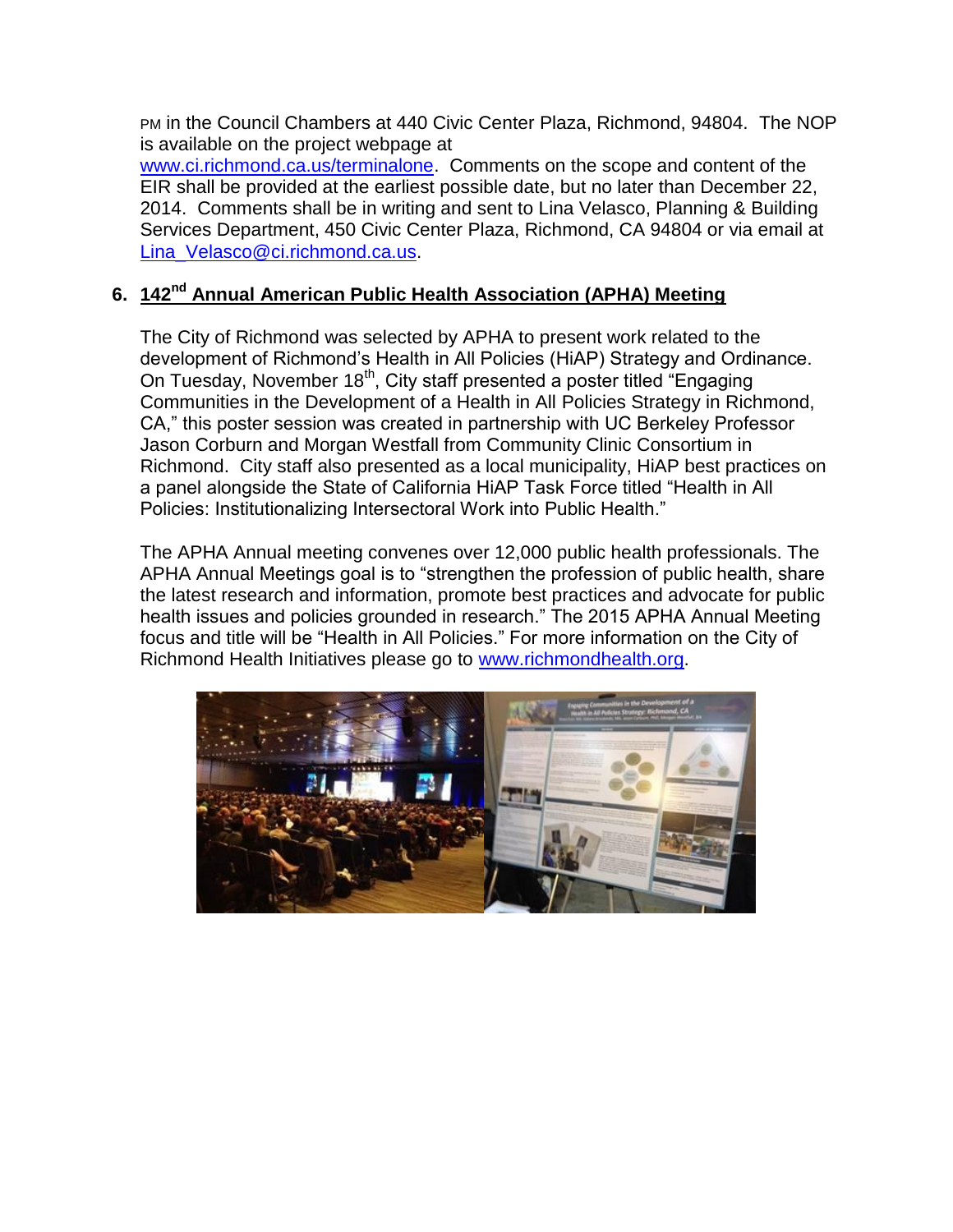

## **7. Get Covered Richmond!! Health Care Enrollment Event**

On Saturday, November 15<sup>th</sup> at the Richmond Memorial Auditorium, the City of Richmond Health Initiatives Division collaborated with multiple community-based organizations, Healthy Richmond, health care providers, and Supervisor John Gioia's office to kick-off the first day of open enrollment. Over 71 individuals received assistance from certified enrollment counselors to learn and sign up for health insurance. Participants were also able to interact with over 20 service providers who were present at the event. Translation in 17 languages was provided.

Open enrollment for 2015 health insurance plans through Covered California began November 15th, 2014 and ends February 15th, 2015. The City of Richmond is encouraging residents to enroll in quality, affordable health care. To access the Covered California website go to [www.coveredca.com.](http://www.coveredca.com/) For more information on the City of Richmond Health Initiatives please go to [www.richmondhealth.org.](http://www.richmondhealth.org/)



# **8. Information Technology (IT) Department Updates**

For the week ending November 20, 2014: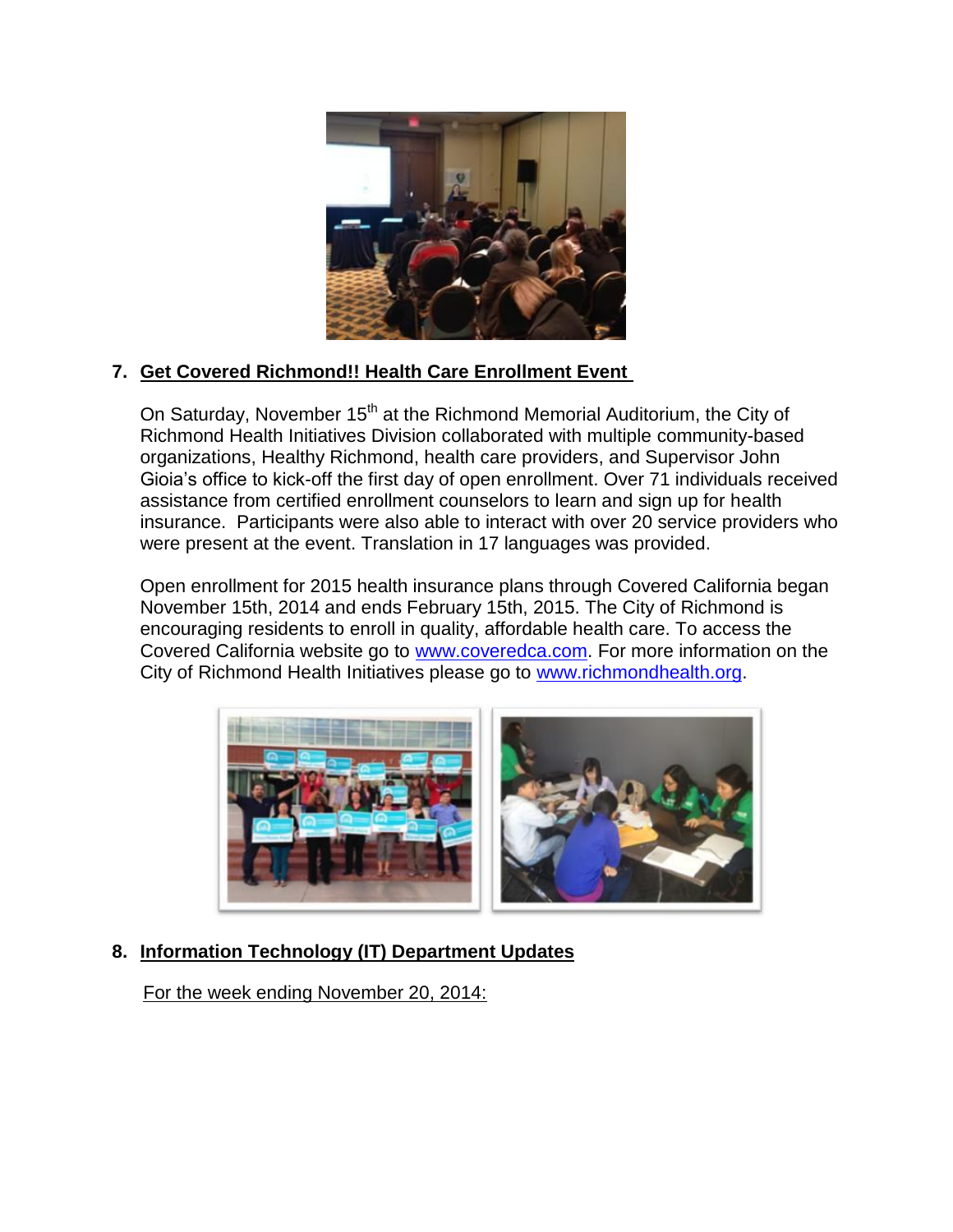

Facebook Statistics:

| New Likes            | Increased by 100.0% |
|----------------------|---------------------|
| Weekly Total Reached | Increased by 278.6% |
| People Engaged       | Increased by 521.5% |

Datanet Images of the Week:



Throwback Thursday: Featuring Richmond California History:

Congratulations to John W. Ziesenhenne who shared: "This is Nicholl Park, with Mrs. Nicholl standing in the field. I enjoyed riding the train at the park and seeing the bird aviary." Great memories!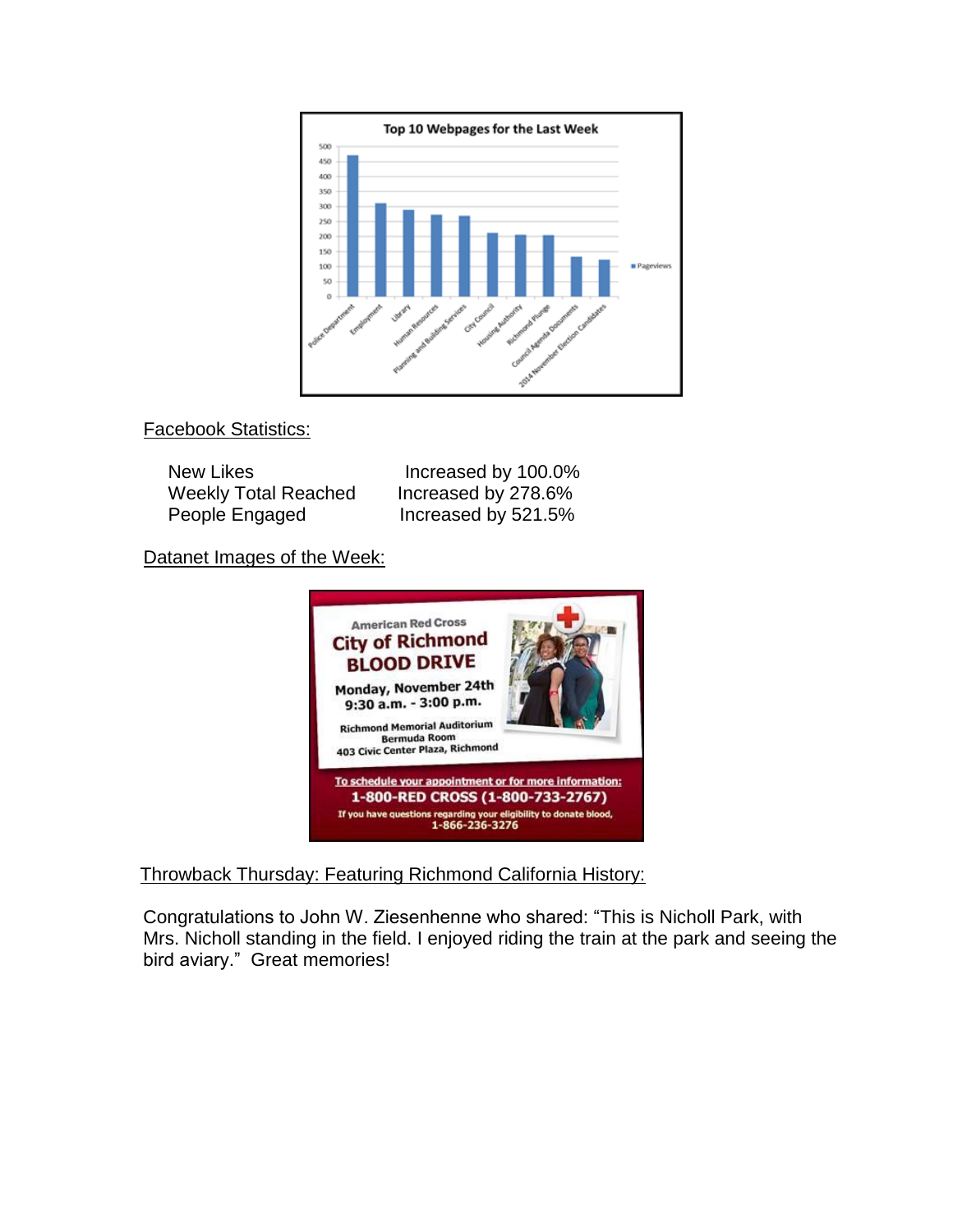

And for a little Throwback Thursday fun, enjoy a little history on John Z.



Click on the following link to visit the City's Facebook page: [https://www.facebook.com/pages/City-of-Richmond-CA-Local-](https://www.facebook.com/pages/City-of-Richmond-CA-Local-Government/139438544014?v=wall)[Government/139438544014?v=wall](https://www.facebook.com/pages/City-of-Richmond-CA-Local-Government/139438544014?v=wall)

## **9. Recreation Highlights**

## Pt. Richmond

Seniors and adults can participate in the Free Knit 'N Sew class held at the Pt. Richmond Community Center on the 1<sup>st</sup> Wednesday of every month. The program is held from 1:00 PM - 3:00 PM. Participants can enjoy knitting, socializing, and the fresh baked cookies.

## **10.Public Works Updates**

Facilities Mainenance Division: Painters completed the server room at the Main Library.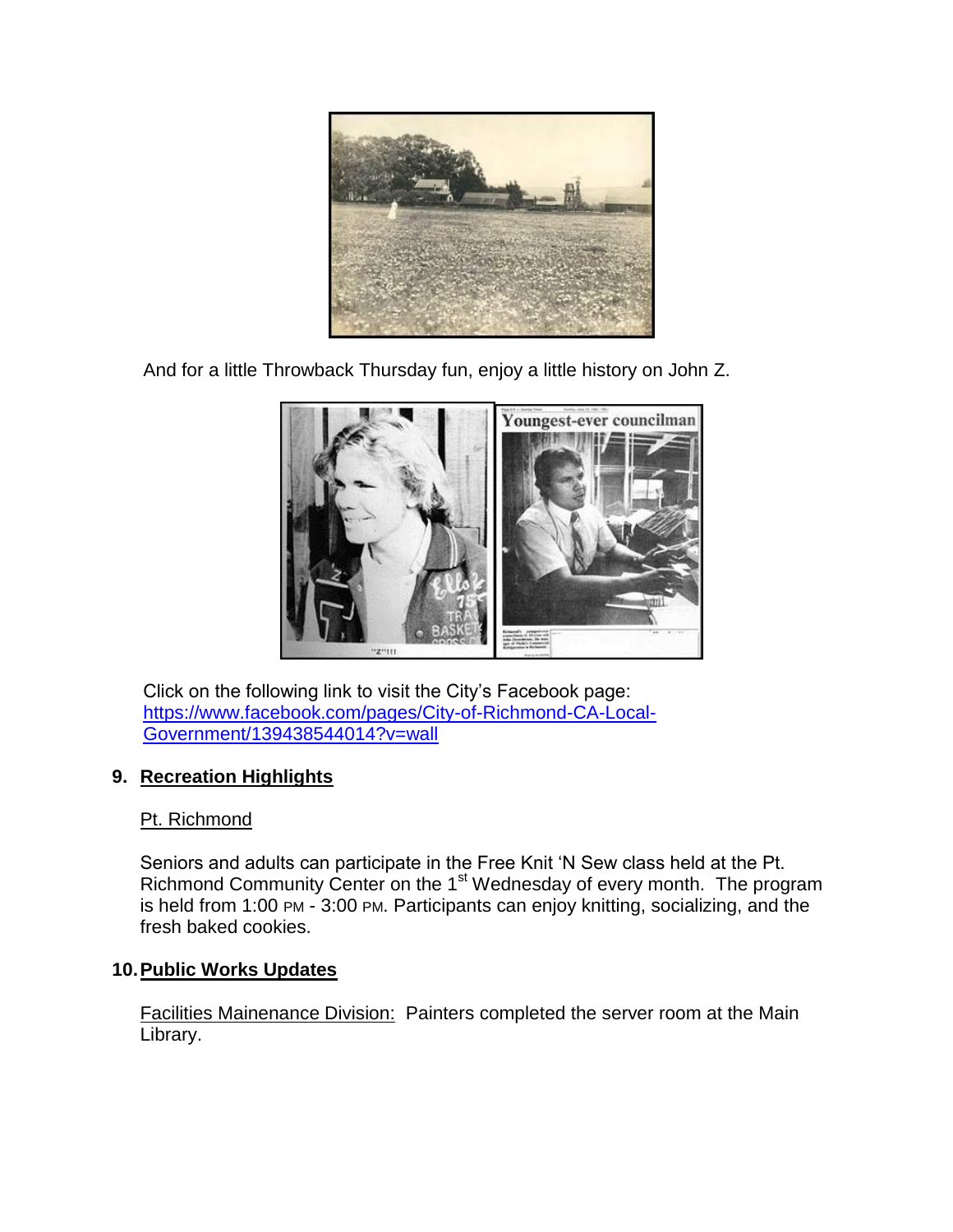

Painting of the Server Room in the Main Library

Stationary Engineers completed the installation of furnaces at the Booker T. Anderson Community Center, repaired the 12<sup>th</sup> Street Parking Garage elevator, repaired steam boiler #3 at 440 Civic Center Plaza, fixed the freezer at the Richmond Police Department, and refurbished the oven at Fire Station #64.

Utility Workers set up the Richmond Room for a meeting, performed minor maintenance at the Recreation Complex in the childcare area, and maintained 29 City-owned buildings.

Electricians replaced red signal lights at San Carlos and Central Avenues and Harbour Way and Macdonal Avenue, trouble shot the left turn at Castro Street and Richmond Lane, and finished safety repairs at all fire stations and the Fire Training Center.

Parks and Landscaping Division: Crews continued irrigation and soil replacement along the Richmond Parkway, continued with the rehabilitation of Shields Reid and Parchester Parks, trimmed foilage at Raincloud Park, placed decorative boulders along the Greenway, trimmed grass at Civic Center, performed irrigation repairs at the Parks Yard and at Nicholl Park, trimmed vegetation along Macdonald and Barrett Avenues, placed mulch in medians on Shane Drive, and started installing fence posts at the Hilltop Parks Yard.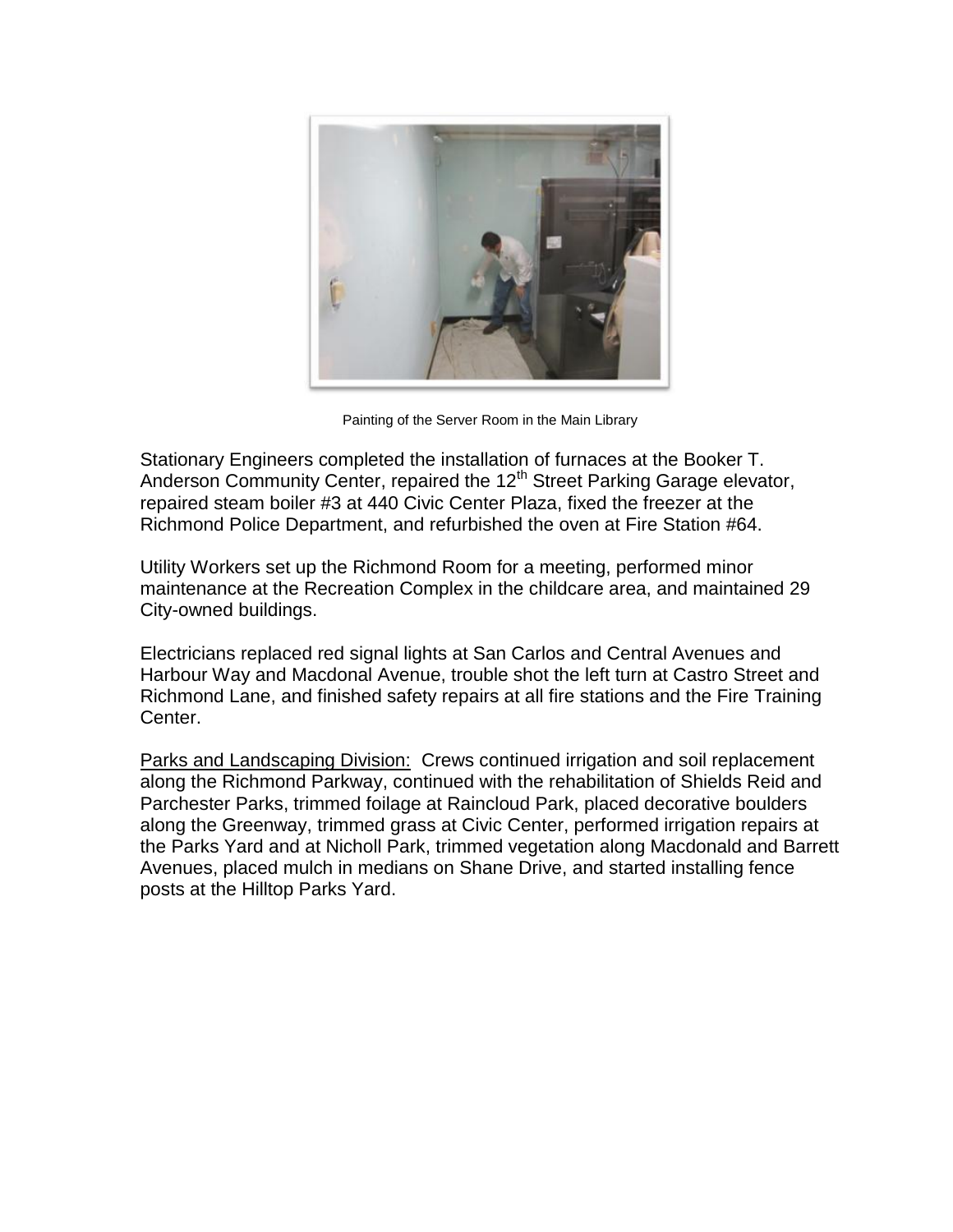

Mulch Installation on Shane Drive



Pathway Preparation at Shields Reid Park

Tree crews trimmed or cut trees on Berk Avenue, Roosevelt Avenue, Chanslor Avenue and the McBryde Avenue medians.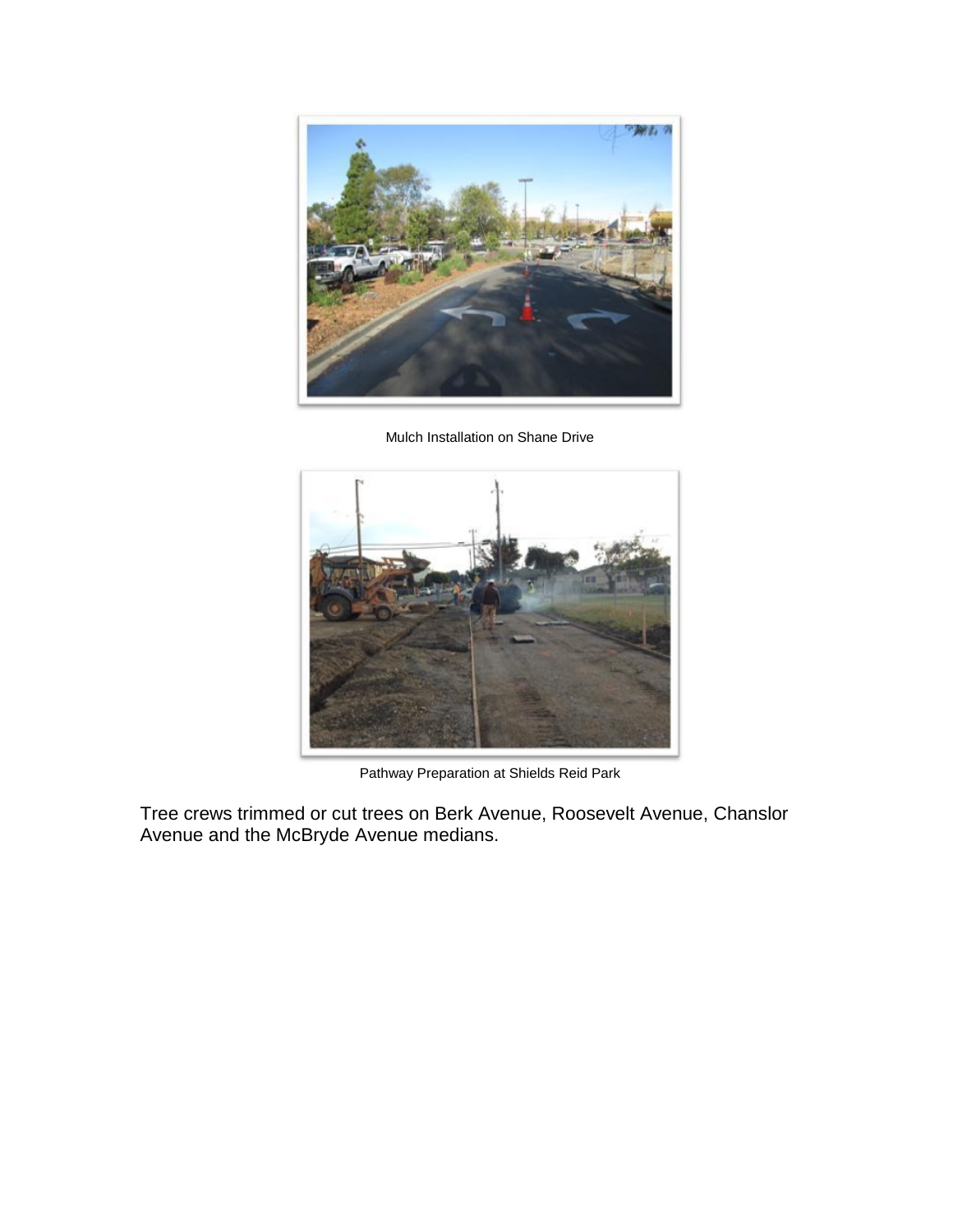

Tree Trimming on McBryde Avenue

Streets Division: Staff continued with the installation of two speed bumps on Sonoma Avenue, performed grinding and curb and gutter installation on Bonita Road, worked from the outstanding pothole and sidewalk list, and performed storm patrol.



New Curbs and Gutters on Bonita Road

Street sweeping performed commercial and residential sweeping services for the third Monday through Friday in the North Richmond, Iron Triangle, North Belding Woods, Atchison Village, South Belding Woods, Santa Fe, Coronado, Marina Bay, and Point Richmond neighborhood council areas as weather permitted.